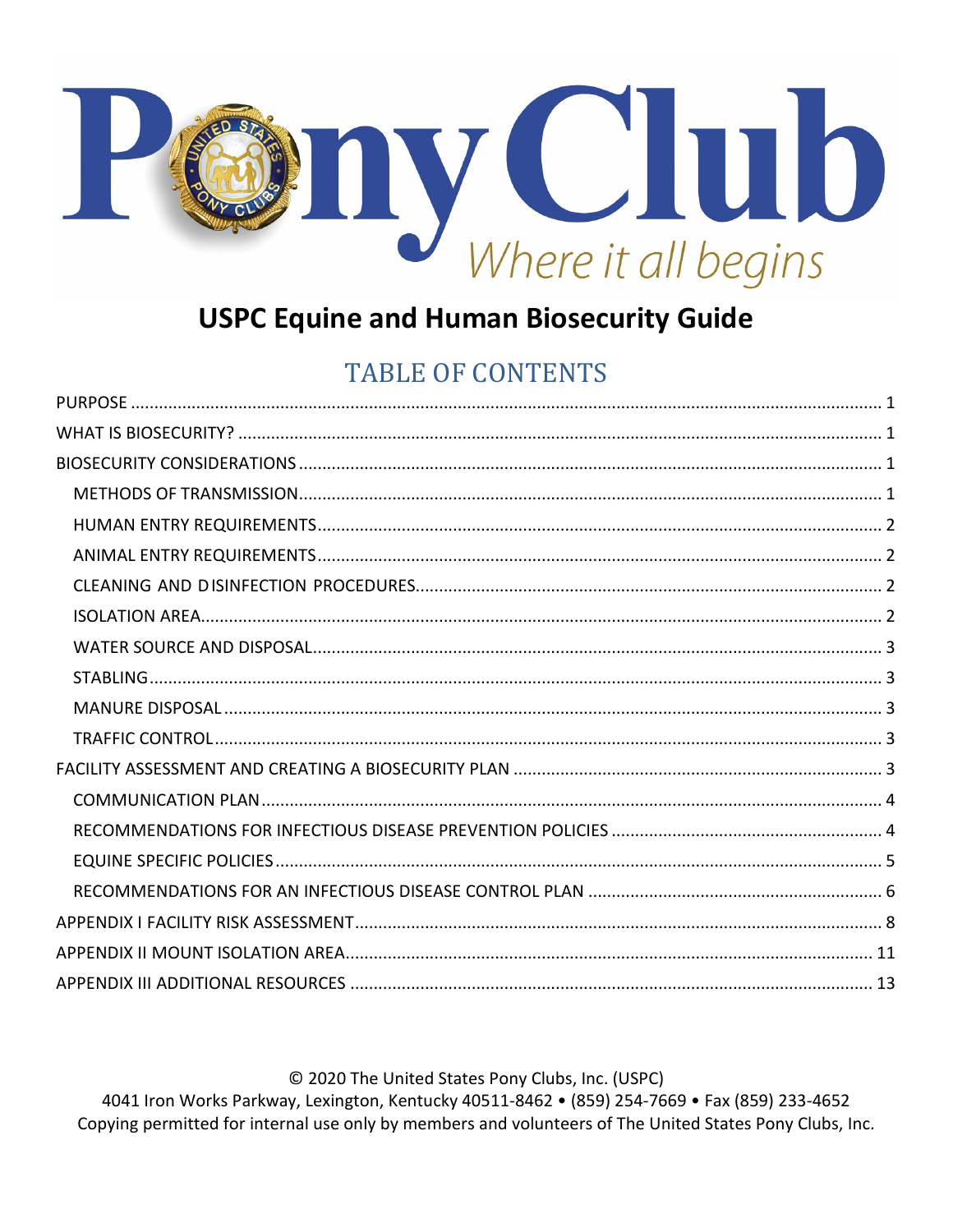## <span id="page-1-0"></span>PURPOSE

The purpose of this document is to assist USPC function organizing committees in identifying potential human and equine disease risks at an event venue and in developing a biosecurity and infectious disease prevention and control plans to protect the health of participants and mounts. In this document the terms, "event" and "function" both refer to any Pony Club camp, lesson, rally or other organized gathering in which USPC site insurance is applicable. This document provides guidance for the assessment and development of event and venue specific plans that address the specific identified disease risks of the function andvenue.

## <span id="page-1-1"></span>WHAT IS BIOSECURITY?

All people and animals entering a venue are a potential source of infectious disease agents. Biosecurity includes preventive measures designed to reduce the risks for introduction and transmission of an infectious diseases. The development and implementation of human and equine biosecurity plans is an essential responsibility of any organizing group. Infectious disease pathogens may be brought to and spread by people, mounts, other domestic animals, vehicles, equipment, insects, ticks, birds, rodents and other wildlife, feed, waste and water. During an event both the participants and mounts experience additional stress. Which can adversely affect their immune system making them more susceptible to infectious diseases. Environmental factors including air temperature, wind and humidity all affect the spread of infectious diseases. Properly implemented biosecurity measures help reduce the likely hood of disease transmission.

# <span id="page-1-2"></span>BIOSECURITY CONSIDERATIONS

Consider mounts, trailers, tack and equipment, visitors, pets, concessions, bicycles and golf carts, feed and bedding delivery systems, tractors and farrier or other vendor vehicles as biosecurity risks. The greatest risk for contagious disease spread is direct person-to-person and mount-to-mount contact. Body fluids, such as respiratory secretions, sweat, material from the nostrils and contaminated equipment, water buckets, tack, clothing, personnel, vehicles, mosquitoes, ticks and flies can be vectors for disease transmission. Biosecurity measures should target these various methods of transmission to prevent the spread of disease.

### <span id="page-1-3"></span>Methods of Transmission

Understanding how diseases spread is vital in creating a plan to reduce transmission. The following methods are applicable for both human and equine transmission of diseases.

**Aerosol:** Droplets containing a disease agent are passed through the air from one infected individual to another susceptible individual. The ability of a pathogen to survive and be effectively transmitted by aerosol depends upon stocking density, temperature, ventilation, humidity and dust. Respiratory diseases, can spread quickly and often others are exposed before the first individual is diagnosed.

**Oral:** Oral transfer of pathogens occurs through the direct ingestion of contaminated food and water, or through oral contact by licking objects and the use of shared tack and wipe rags.

**Direct:** A susceptible animal may have direct exposure when the disease agent directly touches an open wound, mucus membrane or skin. The infectious disease agent can be passed from an infected animal to a susceptible animal through contact with saliva, nose-to-nose contact, rubbing and biting.

**Fomite:** A fomite is an inanimate object that may be contaminated by an infectious organism and serve in disease transmission. Virtually any object can serve as a fomite including clothing, utensils, equipment, water buckets, tack, hoses, bedding, etc.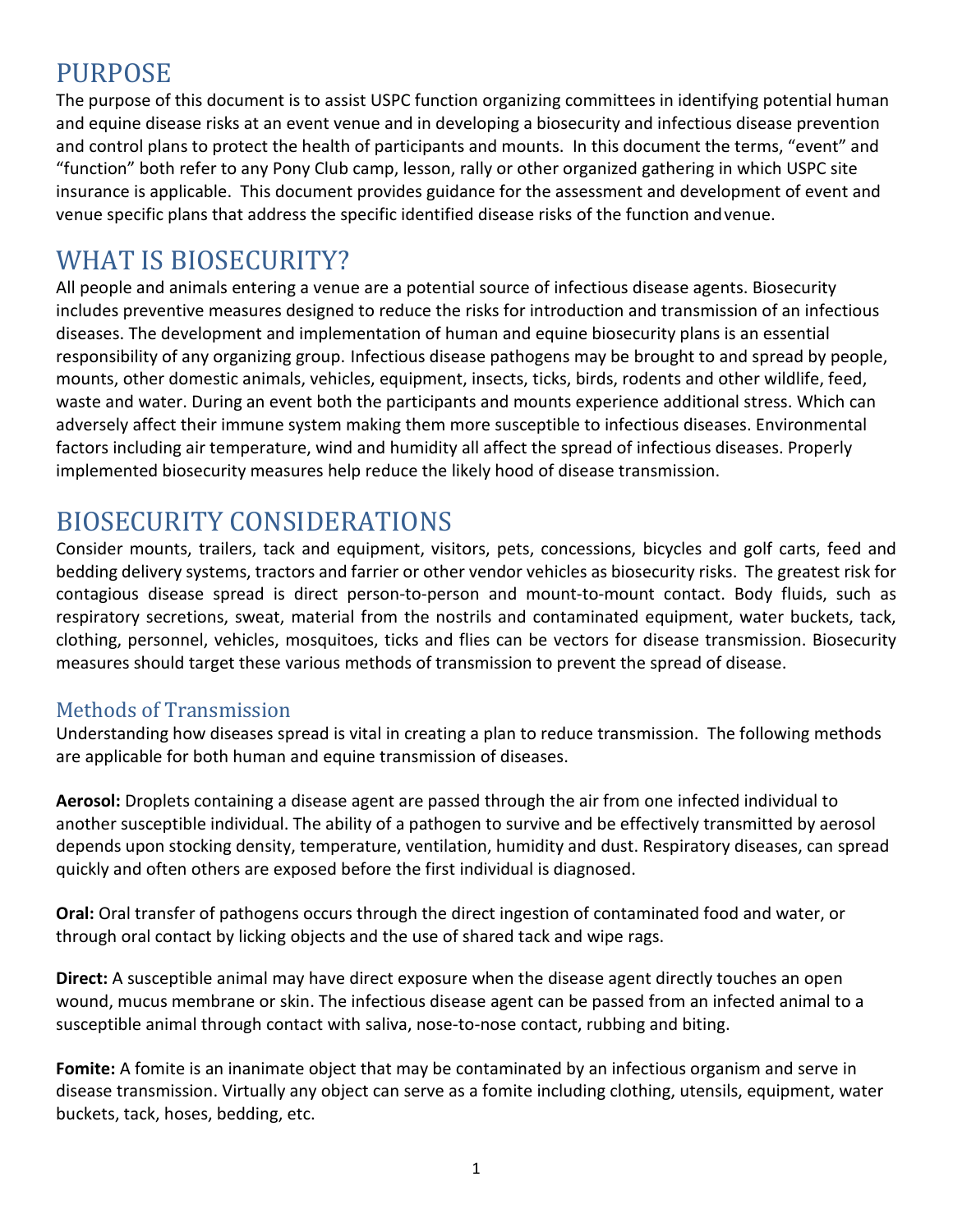**Vector:** Vector borne diseases are those which involve the transmission of an infectious disease agent by biological vectors such as mosquitoes, ticks and flies. It is important to understand and recognize potential routes of disease agent transmission to develop disease control measures that target potential transmission routes.

#### <span id="page-2-0"></span>Human Entry Requirements

Remind participants if they are not feeling well they should not attend the event. This is the first step in reducing disease transmission. During outbreaks or peak seasons (i.e,. flu season), all participants should be reminded to monitor for a fever (above 100.4° F/38° C) and symptoms of disease.

#### <span id="page-2-1"></span>Animal Entry Requirements

The primary animal entry requirements include allowing healthy animals only and requiring specific vaccinations. While these restrictions apply to any animal coming onto the facility (equine, dog, etc.) we will be focusing on equine.

By restricting facility entry to healthy animals only, you are proactively keeping potentially diseased animals off the facility. Ideally, staff should observe mounts upon arrival to confirm animal identification, check health documents and observe mounts for general signs of good health. Most locations in the U.S. require Coggins tests and certificate of veterinary inspection (CVI) for transportation. Your event requirements should include any state, local and facility requirements for proof of healthy animals.

A less common requirement of vaccination records is gaining traction in the equine industry. Currently all USEF competitions require proof of the Equine Influenza and Equine Herpes vaccinations within six months prior to entering the competition grounds. Again, your event requirements should include any state, local, and facility requirements.

The United States Pony Clubs, Inc. does not currently implement any national healthy animal requirements or vaccinations. Any USPC function must always follow state, local, facility and other connected organization requirements.

### <span id="page-2-2"></span>Cleaning and Disinfection Procedures

Bacteria, viruses and parasites may remain viable on surfaces and in any areas that humans or animals (including mounts) come in contact with. Therefore, review facility cleaning protocols to ensure frequent and proper cleaning and disinfecting to reduce potential exposure to disease agents.

### <span id="page-2-3"></span>Isolation Area

While the need for an isolation area may not be necessary for one day events, consideration should always be given for designating an isolation area for use as necessary during the event. The isolation should be as far as possible away from the public and general mount traffic areas. The external perimeter of the isolation area should be secure and clearly marked with adequate signage designating it as a restricted area. If no suitable permanent stabling is available onsite for an isolation area, consider an area on the grounds to set up a temporary pen structure or an offsite facility for isolation. Optimal isolation stabling has non-porous flooring and is in an area where run off will not occur. Ideally, the isolation area will have water and electricity. Plans for a quick set up and implementation of the isolation plans should be in place. Also, determine the location of a veterinary clinic/hospital that can treat mounts if a referral is needed.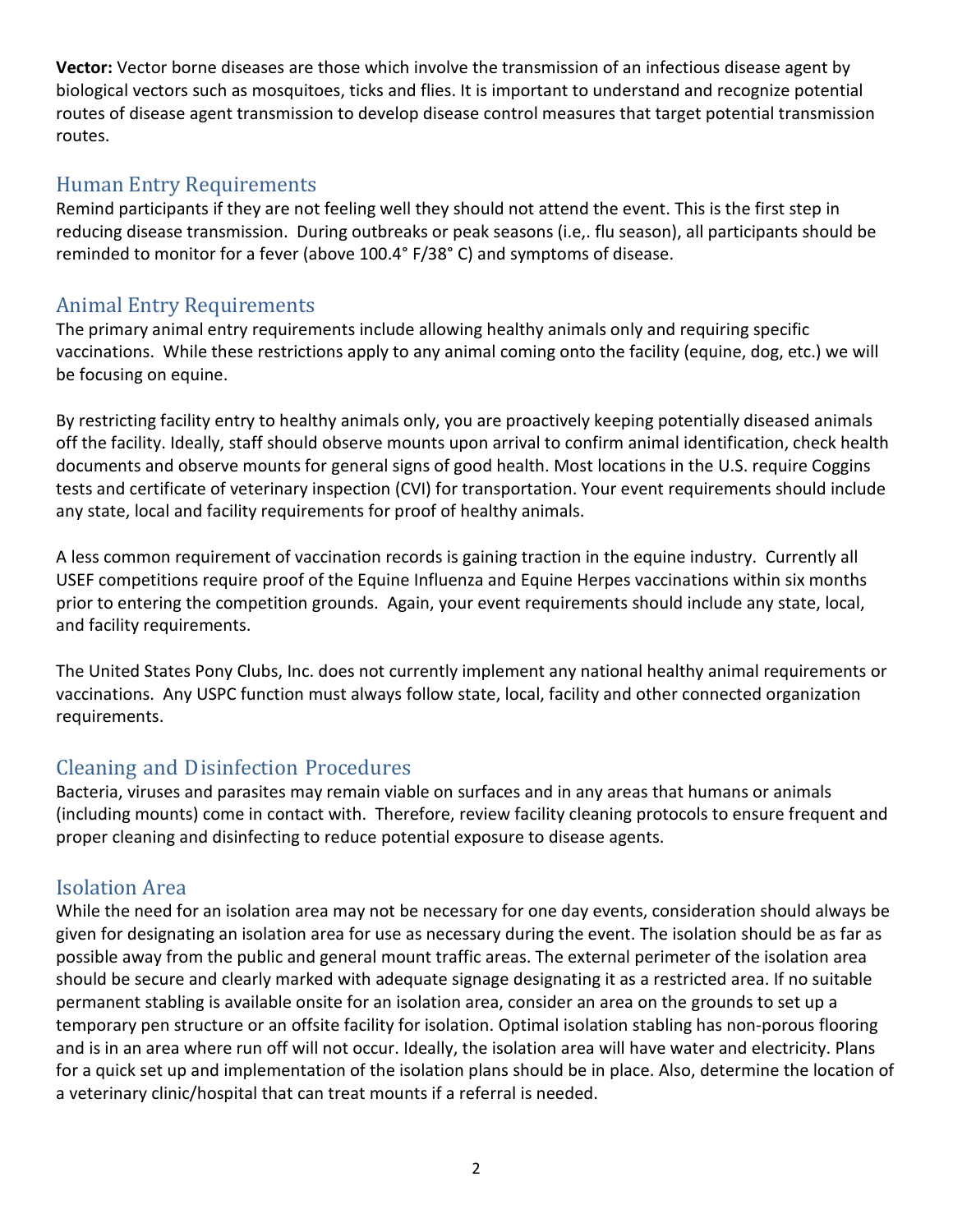### <span id="page-3-0"></span>Water Source and Disposal

Shared water sources can result in risks for pathogen spread. Communal water sources have a higher risk of potential disease transmission. Requiring individuals to bring their own water buckets to fill from a water faucet will lower disease transmission risk. Water hoses, although helpful, have the potential to spread disease if inserted into multiple buckets or left lying on the ground between uses. Natural water sources, such as streams or ponds, also pose a significant disease risk due to an inability to control water quality or prevent contamination with disease agents. Contamination of natural water sources can be due to wildlife, fecal material, urine and environmental toxins; thus, the use of natural water sources should be avoided. Proper water disposal is important for disease control since used water or remnant water in buckets have the potential to carry respiratory pathogens and also serve as a breeding ground for mosquitoes. Evaluate water disposal methods to ensure that water buckets are emptied directly into a drain or onto manure piles to eliminate disease agent transmission risk.

#### <span id="page-3-1"></span>**Stabling**

The key component when evaluating the biosecurity risk of the stabling area, is assessing the contact between mounts, humans and other animals. Additionally, evaluate the ventilation and air flow to ensure adequate air circulation, which aids in reducing potential exposure to respiratory disease pathogens or ammonia. Mounts in stables with stall doors facing outward have lower disease risk due to better air circulation.

### <span id="page-3-2"></span>Manure Disposal

Infectious disease organisms may be shed and remain viable in manure. Handle manure as a risk material, especially when there is an infectious disease outbreak. Evaluate manure and waste disposal protocols to determine the location of manure piles in relation to vehicle and foot traffic, mount stabling areas, pastures and surface water. Evaluate the frequency and scheduling of manure removal from the collection point to ensure that procedures for prompt removal are in place.

#### <span id="page-3-3"></span>Traffic Control

Vehicles entering the venue may carry infectious disease pathogens on their tires or undercarriage. Evaluate vehicle traffic flow to determine if vehicles should be prohibited from the mount traffic areas. Also evaluate the adequacy of signage for designated vehicle traffic routes and parking areas for exhibitors, haulers, and visitors.

# <span id="page-3-4"></span>FACILITY ASSESSMENT AND CREATING A BIOSECURITY PLAN

Disease risks are inherent when humans and animals come together. Complete elimination of all disease risks is not possible so organizers must determine the acceptable level of disease risk for their event. Working with veterinarians and stakeholders they should develop an event biosecurity plan that includes prevention policies and control procedures in the instance of an outbreak to attain the needed level of biosecurity.

The first step in creating a biosecurity plan is doing a facility assessment. Once you understand the facility your plan should include putting prevention policies in place for participants and their mounts to be healthy upon their arrival at the facility. A sample facility assessment check list in included in Appendix I.

Following the biosecurity risk assessment, organizers should develop an event biosecurity plan which includes:

- Communication Plan
- Infectious Disease Prevention Policies
- Infectious Disease Control Plan
- Setting up a Mount Isolation Area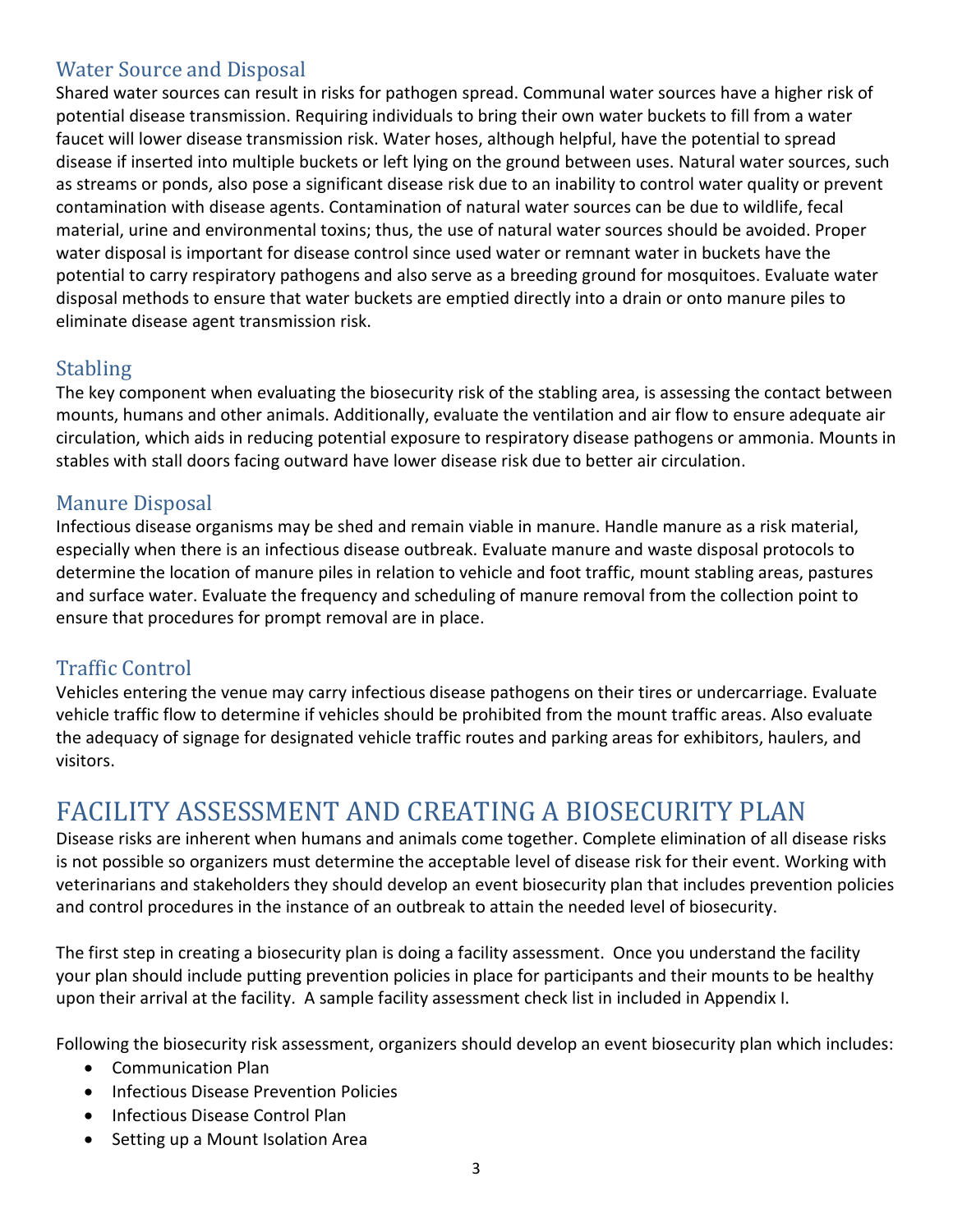Disease prevention policies work to reduce the likelihood of ill individuals or mounts entering the facility. Even if there is no known ongoing disease threat, basic biosecurity is still necessary. If, however, a disease threat is known to be in the geographic area of the event, it is advisable to institute additional biosecurity measures.

Creating infectious disease control plans before the event starts allows for prompt implementation of controls during an infectious disease outbreak. At the first potential sign of an ill mount or infectious disease outbreak, the infectious disease control plan may be immediately implemented.

Successful implementation of the biosecurity plan relies on organizing staff, participants, officials and spectators understanding and complying with the policies and procedures of the plan. The following are recommendations and as an organizer you may add additional requirements for event participation. Ideally elements of the biosecurity plan should be incorporated in procedures of the event, communicated to all individuals in the entry paperwork and prominently displayed with signage at the event.

### <span id="page-4-0"></span>Communication Plan

For successful implementation, the event biosecurity plan must be adequately communicated to participants, the general public and the event staff. Include biosecurity prevention policies in entry information. and outline an outbreak communication plan notify organizing staff, participants, and attendees in the event of an incident. Consider incorporating several communication modalities to ensure rapid, unified messaging to a large audience. Contact information for other individuals who may be able to assist during an infectious disease outbreak should be organized and readily available. Notification of all affected parties with clear, concise and accurate messages about a situation, the measures being taken and the procedures for participants to follow is critical to prevent the spread of disease and panic among participants and the general mount-owning public.

### <span id="page-4-1"></span>Recommendations for Infectious Disease Prevention Policies

**Only Healthy Participants:** Only individuals not showing obvious clinical signs of disease, such as a fever (above 100.4°F for a designated time period, i.e., the 48 hours immediately before arrival at the event), copious nasal discharge, or persistent frequent coughing. During health outbreaks, participants should monitor their temperatures prior to arrival and during the event.

**Cleaning and Disinfection Stations:** Handwashing and sanitizing stations in restroom facilities are the standard. The addition of strategically placed handwashing and sanitizing stations can reduce spread throughout the premises.

**Vector Control Program:** Vector borne diseases are those in which transmission of a pathogen is by a vector, such as mosquitoes, ticks, fleas and flies. Elimination of standing water, manure piles, tall weeds and brush are some methods for controlling insects and ticks. During the event, recommend application of topical insect repellent for mounts at the event.

**Post Adequate Biosecurity Signage:** Clearly communicate biosecurity measures to participants before and during the event. Place appropriate signage around the grounds to remind participants of expected compliance with biosecurity measures. Barn signage should target biosecurity practicesto prevent animal- toanimal contact, equipment sharing and feed contamination. Show ground signs should target parking and access areas, hand washing/ sanitization stations and policies for dogs. Wash stall signage should discourage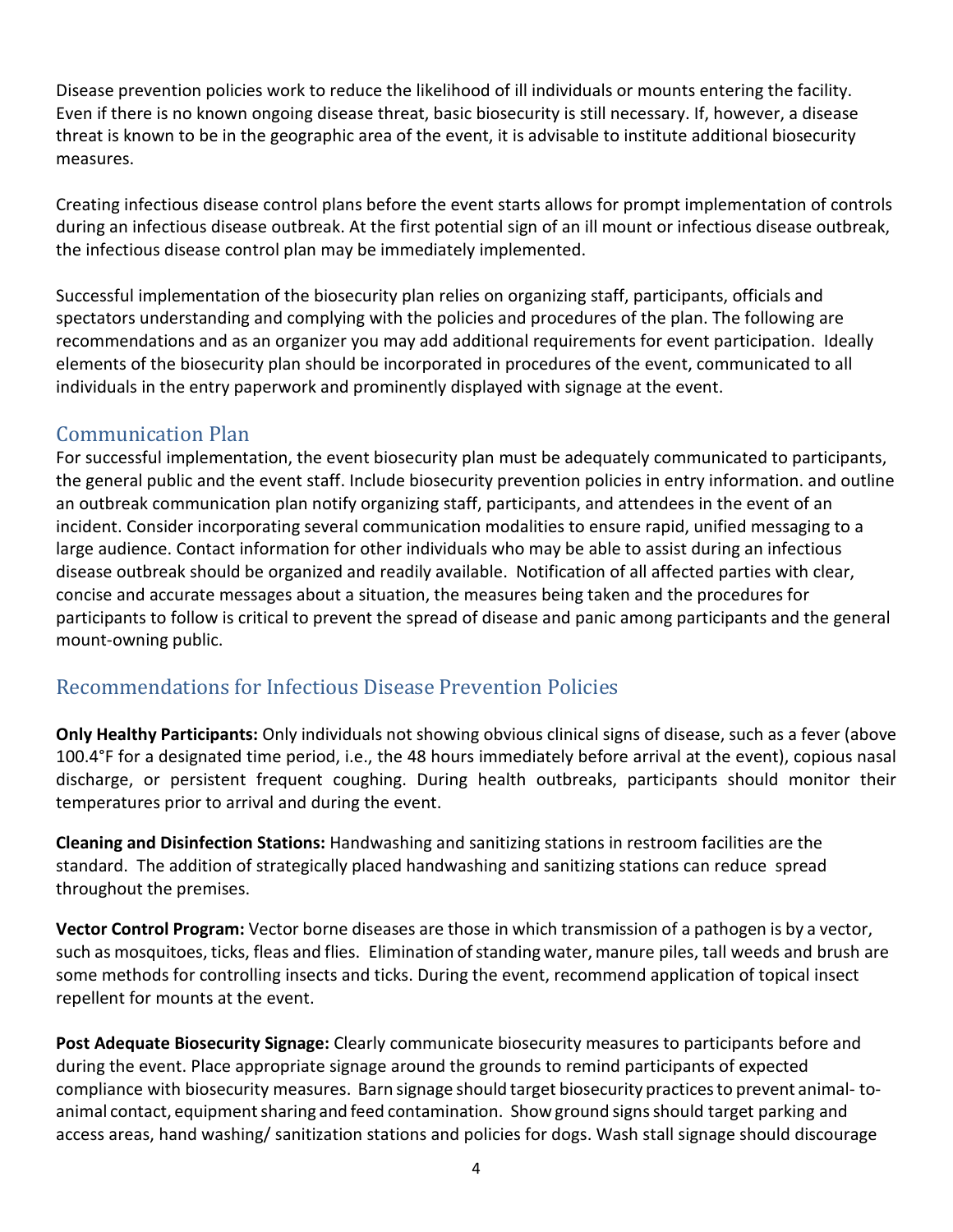mount-to-mount contact, sharing of equipment and direct mount contact with hoses. Adequate signage for traffic flow on designated routes to parking areas for participants, vendors, haulers, and visitors is also essential to minimize risks of disease introduction.

**Medical Device Use and Disposal:** Needles and syringes used to administer medications at an event pose a safety hazard and potential disease transmission risk. Appropriate medical waste disposal protocols should be implemented which includes proper needle disposal into sharps containers and medical waste removal of full sharps containers.

**Restrict Dog Movement:** Dogs moving freely around mounts present a danger to mounts and riders and may carry infectious diseases from one location to another on the premises. Prohibiting dogs on the premises or restricting access to only dogs on leashes controlled by a person may improve safety and significantly reduce risks of disease transmission. If leashed dogs are permitted on the premises, they should be restricted from the stabling and feed storage areas. The event staff should have instructions for managing incidents of dogs found in restricted areas, off leash or freely roaming the premises.

### <span id="page-5-0"></span>Equine Specific Policies

**Only Healthy Mounts:** Only mounts not showing obvious clinical signs of disease, such as a fever (above 102°F for a designated time period, i.e., the 48 hours immediately before arrival at the event), copious nasal discharge, persistent frequent coughing or neurologic signs, such as ataxia or marked hind limb weakness (wobbly gait).

**Require a Coggins Test:** Require all mounts to provide a negative Coggins Test dated from within the last 12 months. Most states require owners to have a Coggins Test anytime they are transporting mounts.

**Require a Health Certificate:** Require all mounts to have a certificate of veterinary inspection (CVI) also known as a health certificate. The time frame of the CVI is recommended to be issued within seven (7) days of arrival at the venue, but may differ based on facility, local and state requirements.

**Require Specific Vaccinations:** Dependent on if your event is run in conjunction with a USEF event and/or facility requirements. There may be some required vaccinations for any mounts attending the competition.

**Mount Examination:** Some facilities may require all mounts be examined by event officials or state animal health officials upon arrival. All participants agree to fully cooperate with event officials and abide by their decisions/instructions. Failing to comply shall be grounds for immediate expulsion of the participant from the grounds and potential disciplinary action by organization, local/state or federal animal health officials.

**No Non-Compete Mounts:** Equine entry to the premises should be restricted to only those equines participating in the event.

**Mount Temperature Monitoring:** A requirement for monitoring mount temperatures daily is an easy, efficient, early disease detection tool. Temperatures taken immediately after transport or exercise may be temporarily elevated, so the initial temperature monitoring should be after the mount is settled in the stable. A mount rectal body temperature over 102°F should be immediately reported to a designated event official. Mounts with rectal body temperatures between 101°F and 102°F should be monitored for other signs of disease and have their temperature retaken in one (1) hour.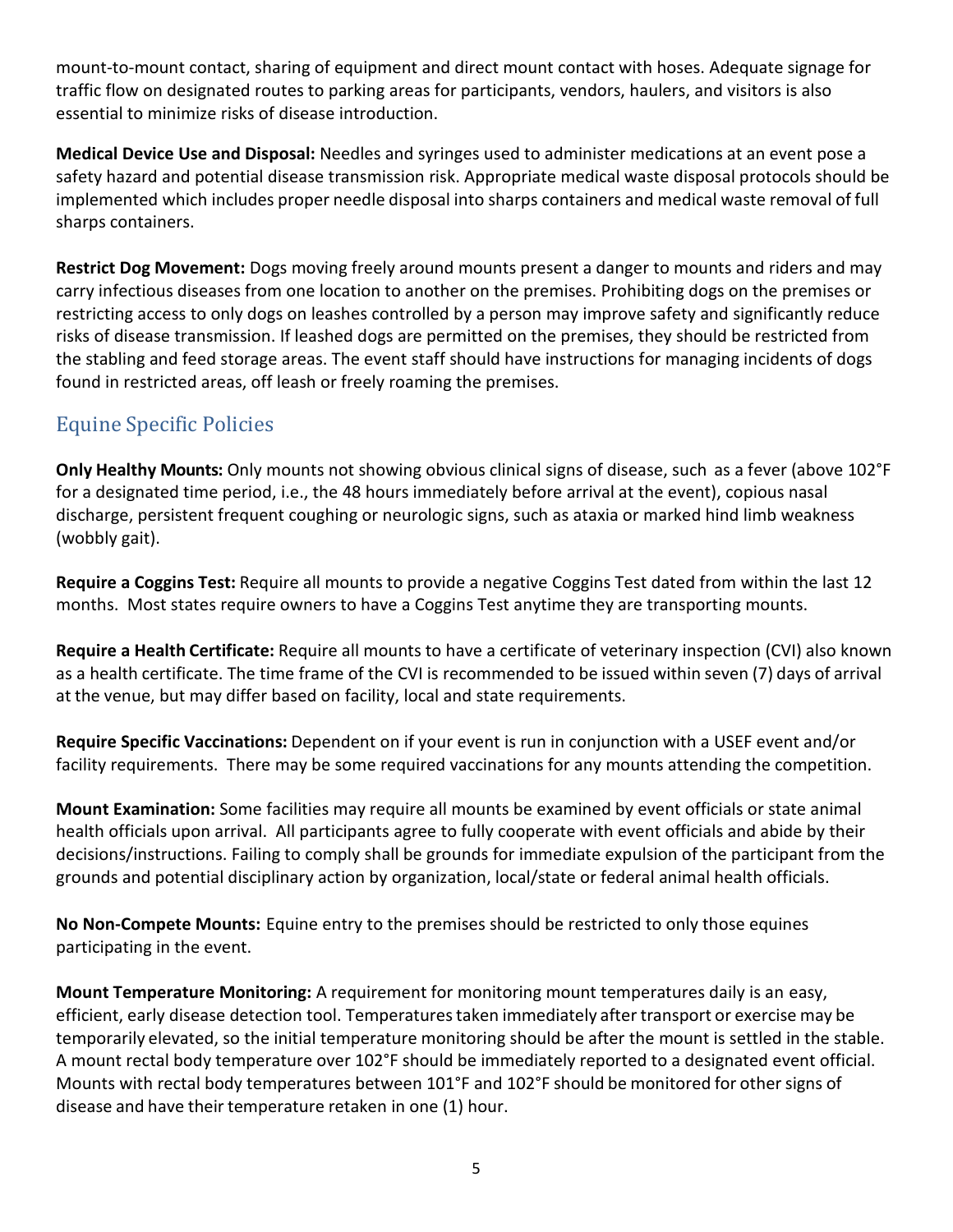**Report Suspicion of Sick Mounts:** The stress of travel and the stress of an event may result in a mount becoming clinically ill and displaying clinical signs of a disease during the event. Provide all participants the protocol to report a sick mount to organizers. Participants should understand that upon receipt of a report of a sick mount, the designated event official will evaluate the situation to determine what control measures are necessary.

Normal health parameters for an adult mount include a temperature of less than 101°F, a resting heart rate of 28-44 beats per minute and a resting respiratory rate of 10-24 breaths per minute. Transient clinical signs, such as a slight increase in body temperature or loose manure, may occur due to the stress of shipping and adjusting to a new environment. These clinical signs may or may not be cause for alarm; however, they may be signs of an infectious disease. General recommendations to consider for designation as a response trigger point would be detection of a mount:

- With a body temperature more than 102°F
- That is ataxic or recumbent
- That is demonstrating either aggressive behavior or stupor
- With profuse diarrhea
- With oral or coronary band vesicular or ulcerative lesions

An adult mount with a body temperature between 101°F and 101.9°F should be monitored for other signs of disease and have the temperature retaken in one hour.

**Limit Human-to-Mount Contact:** Human contact with multiple mounts should be avoided. Event officials/volunteers required to contact multiple mounts should, at a minimum, be required to perform hand hygiene procedures (hand washing or use of an alcohol-based sanitizing produd) between each mount. When bit inspection is mandatory, the official conducting the inspection should use and change disposable gloves or use hand sanitizer between each mount inspection. Visitors should not be permitted to contact mounts without washing hands or using hand sanitizer immediately before and after the contact.

**Limit Barn Access:** Limiting the number of people with access to the barn area supports minimizing the spread of disease through human traffic.

### <span id="page-6-0"></span>Recommendations for an Infectious Disease Control Plan

**Delegation of Responsibility:** The control plan should specifically name individuals for assigned tasks during an outbreak response. Before the event, designate a single person responsible for control of the situation during an infectious disease outbreak at the event. Clearly communicate the assignments in advance of the event to ensure that individuals have time to read and understand their responsibility. The plan should also clearly articulate a timeline for actions to occur during a disease outbreak.

**Isolation of Sick Mounts:** The immediate isolation of potentially ill or sick mounts is essential for prevention of disease spread. Restrict isolation area to the minimum number of individuals to provide needed care for the mount. Optimally, these people would not handle any other mounts on the premises or have access to any other areas of the premises.

The designated event official, who isto receive reports of illness, should have the authority and responsibility to immediately take necessary actions, such as enactment of an isolation plan to remove the suspect mount fromthe general population of mounts at the event.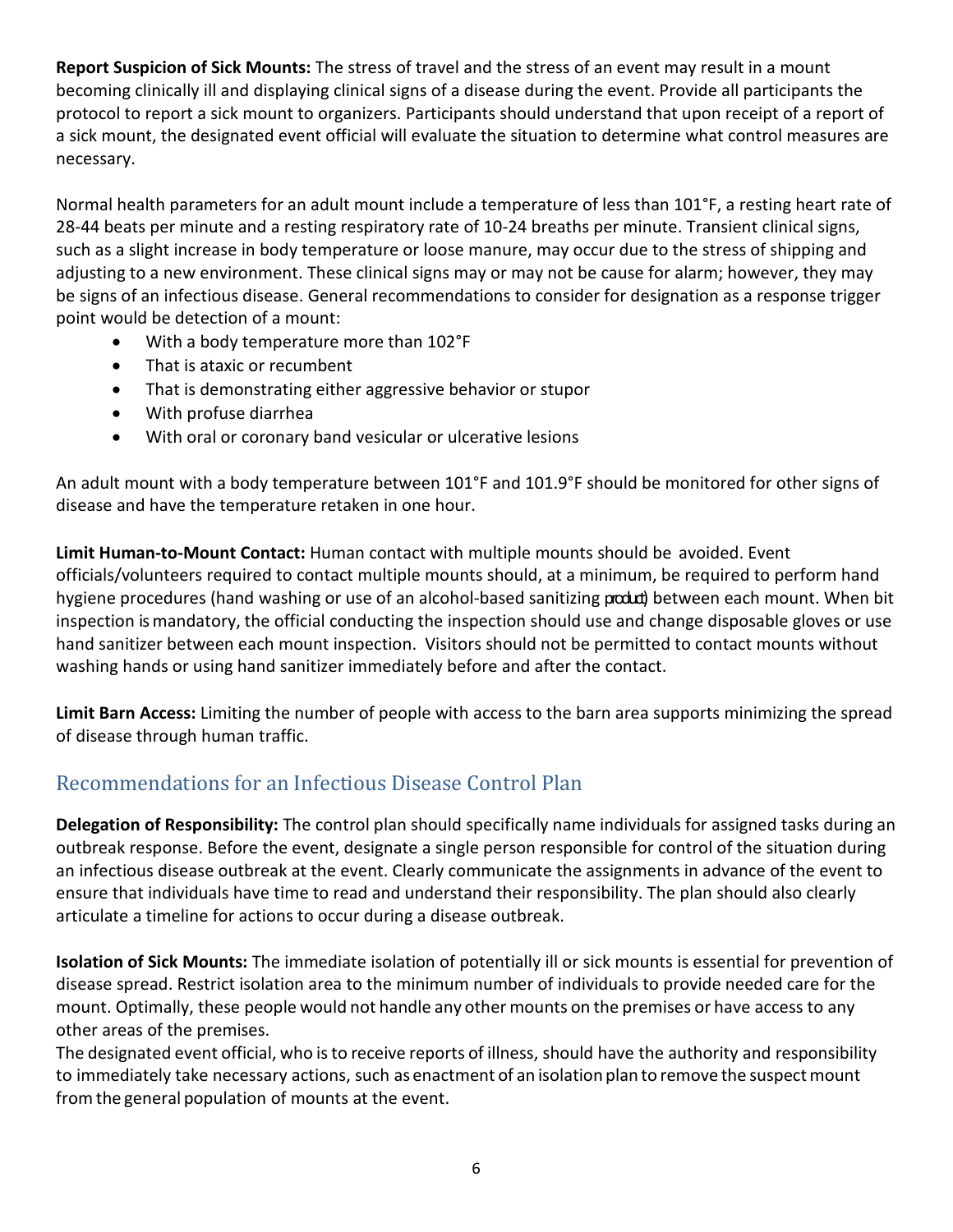**Exposure Assessment of All Mounts:** A biosecurity plan requires a mechanism to assess the exposure risk of all mounts on the property. Knowledge of the location and activities of the sick mount(s) before the onset of clinical signs is essential for determining the exposure risk of other mounts. In general, a mount which had direct contact (nose-to-nose, fence line) with a sick mount would be a high-risk animal and a mount which may have had indirect contact (communal water trough, shared wash rack, shared equipment, common personnel, etc.) with a sick mount would be a medium-risk animal. Any mount which had no direct or indirect contact with a sick mount would be a low-risk animal. Exposure assessments may vary based on the disease agents involved in the outbreak. A veterinarian can assist in the exposure designations based on the disease agent and the facility layout.

**Monitoring Exposed Mounts Onsite:** Plan to continually monitor all mounts which remain onsite for signs of disease. Institute strict biosecurity measures for each remaining mount to include isolation, cleaning and disinfection of all equipment, no sharing of equipment (if equipment must be shared, clean and disinfect it between use) and hand washing or use of hand sanitizer by individuals between mount contacts. Procedures similar to those used in isolation go a long way toward ensuring no further disease spread among exposed mounts. Plan for staff to make routine visits around the stabling area to enhance compliance with biosecurity procedures.

**Humans in Contact with Sick Mounts:** Individuals with direct contact with sick mounts should be advised to take biosecurity measures of blowing their nose, hand washing, cleaning and disinfecting boots, changing clothing and potentially showering before contacting other mounts or people on the premises.

**Feed and Bedding Delivery:** The plan should include feedstore contact information to arrange for feed and bedding delivery if mounts are held on the premises for more than twelve (12) hours. Event management staff should assess the potential feed and bedding needs on the premises and consider necessary arrangements for a single delivery to a designated area. To minimize disease spread on the event grounds, designate personnel to be responsible for the delivery of the feed to the barns.

**Release of Mounts from Ground:** If a sick mount is identified during the event, consult with a veterinarian about any reporting requirements and restrictions of mount movements for other mounts.

**Cleaning and Disinfection:** Once an outbreak is controlled and all mounts have been permitted to be moved from the premises, the entire premises must be cleaned and disinfected. Work with the facility and a veterinarian to determine the best plan of action for cleaning and disinfecting the facility.

**Euthanasia of a Mount and Carcass Handling:** The ideal location for euthanasia of a mount is a remote area of the facility grounds, accessible to large equipment or trucks, with no public access. The Safety and Crisis Plan should include contact information for a rendering truck or dead hauler, who can remove a carcass from the premises. For biosecurity reasons, the route for a rendering truck or dead hauler on and off the event premises should not cross any mount or exhibitor areas. A necropsy of any mount that dies or is euthanized is strongly recommended.

**Disciplinary Policies:** It is essential everyone on the event grounds comply with the infectious disease control measures to prevent disease spread during an outbreak. Before the event determine what disciplinary actions will be taken against individuals who fail to comply with necessary disease control measures.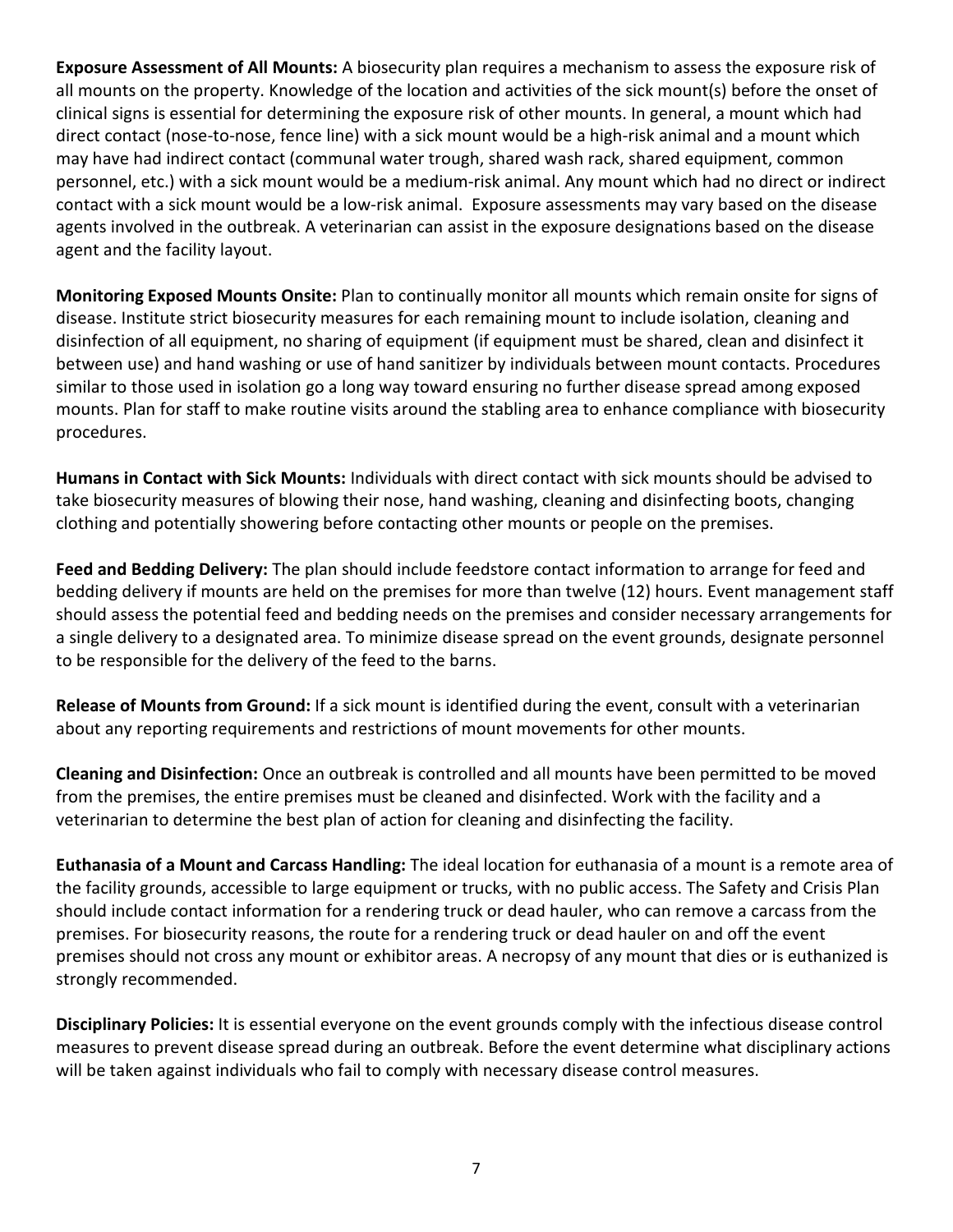# APPENDIX I FACILITY RISK ASSESSMENT

Disease risk cannot be completely eliminated from any event. While the ideal event occurs with only minimal biosecurity risk, it is unlikely to be possible. Evaluating the facility and event based on the following parameters gives organizers to opportunity to mitigate risk whenever possible.

<span id="page-8-0"></span>

|                            | <b>Minimal</b>                               | <b>Medium</b>                             | High                                                              |
|----------------------------|----------------------------------------------|-------------------------------------------|-------------------------------------------------------------------|
|                            | <b>Biosecurity Risk</b>                      | <b>Biosecurity Risk</b>                   | <b>Biosecurity Risk</b>                                           |
| <b>Biosecurity Plan</b>    | <b>Organizers consulted with</b>             | Organizers developed a general            | No biosecurity plan developed by                                  |
|                            | veterinarian and wrote a specific,           | biosecurity plan.                         | organizers.                                                       |
|                            | detailed biosecurity plan for the            |                                           |                                                                   |
|                            | specific event and venue.                    |                                           |                                                                   |
| Competitor                 | Participants current phone number            |                                           | Participants current phone number No contact information or mount |
| <b>Contact Information</b> | and email address are documented.            | and email address are                     | details available.                                                |
|                            | Mount details and origin is recorded.        | documented. Mount details                 |                                                                   |
|                            |                                              | unknown.                                  |                                                                   |
|                            | <b>Coggins and Certificate of Veterinary</b> | <b>Coggins and Certificate of</b>         | No mount health entry                                             |
| <b>Mount Health Entry</b>  | <b>Inspection required for all mounts</b>    | <b>Veterinary Inspection required for</b> | requirements.                                                     |
| Requirement                | and each mount is inspected by event         | all mounts.                               |                                                                   |
|                            | staff upon arrival.                          |                                           |                                                                   |
| <b>Temperature</b>         | <b>Temperature monitoring of mounts</b>      | <b>Temperature monitoring of mounts</b>   | No policy for monitoring mount                                    |
| Monitoring                 | required daily.                              | by participants is recommended.           | temperatures.                                                     |
| <b>Monitoring of Mount</b> | Qualified, knowledgeable event staff         | <b>Event staff conduct random walk</b>    | No designated staff is responsible                                |
| <b>Health</b>              | inspect every mount upon arrival and         | through of the barns to monitor           | for monitoring health status of                                   |
|                            | periodically monitor mounts for              | health status of mounts.                  | mounts                                                            |
|                            | duration of the event.                       |                                           |                                                                   |
| <b>Event Staff Mount</b>   | <b>Event staff are provided strict</b>       | Event staff are asked to use hand         | There are no policies regarding                                   |
| <b>Handling Policy</b>     | instructions on handling mounts,             | sanitizer between contacts with           | handling of mounts by event                                       |
|                            | including use and change of                  | mounts.                                   | staff.                                                            |
|                            | disposable gloves and use of hand            |                                           |                                                                   |
|                            | sanitizer between contacts with              |                                           |                                                                   |
|                            | mounts.                                      |                                           |                                                                   |
| <b>Visitors</b>            | <b>Visitors restricted from barn area</b>    | <b>Visitors restricted from barn area</b> | There are no restrictions on                                      |
|                            | except at designated times, no direct        | except at designated times.               | visitor access to barn area.                                      |
|                            | contact with mounts is permitted.            |                                           |                                                                   |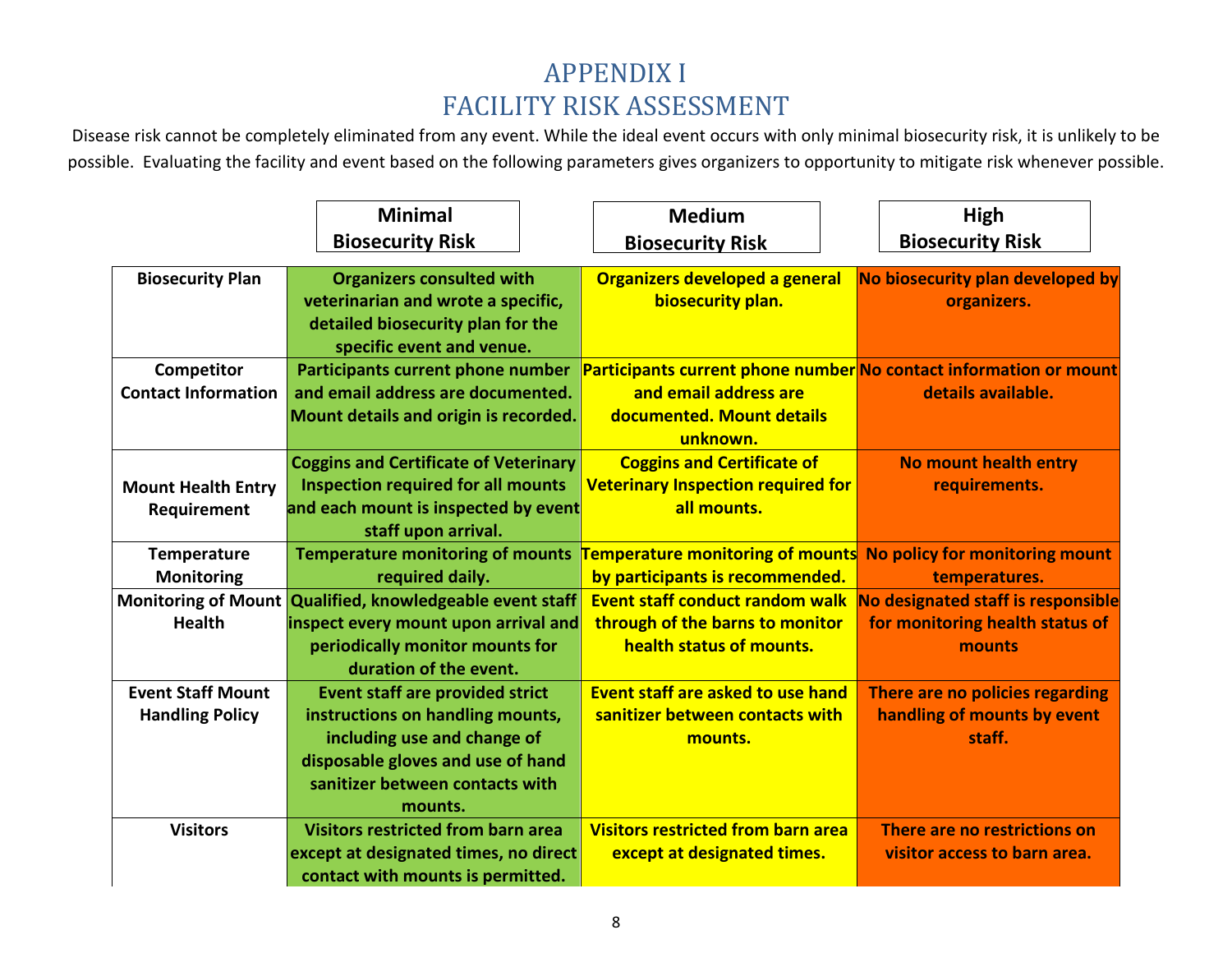| <b>Dogs</b>                 | Dogs are not permitted on the                                    | Dogs are required to be on a leash There are no restrictions for dogs |                                         |
|-----------------------------|------------------------------------------------------------------|-----------------------------------------------------------------------|-----------------------------------------|
|                             | grounds.                                                         | at the event.                                                         | on the grounds.                         |
| <b>Event Biosecurity</b>    | Adequate signage for parking,                                    | Limited signage for parking,                                          | No signage for parking, restricted      |
| <b>Signage</b>              | restricted access areas and                                      | restricted area access and                                            | access areas or biosecurity             |
|                             | biosecurity measures.                                            | biosecurity measures.                                                 | measures.                               |
| <b>Trailer Parking</b>      | <b>Restricted trailer parking, monitored</b>                     | <b>Shared with passenger vehicle</b>                                  | <b>Unrestricted parking next to</b>     |
|                             | and separate from barn area and not                              | parking, but separate from barn                                       | barns and accessible by                 |
|                             | accessible by non-participants.                                  | area.                                                                 | spectators.                             |
| <b>Passenger Vehicle</b>    | Restricted passenger vehicle parking,                            | <b>Shared with trailer parking,</b>                                   | <b>Unrestricted parking.</b>            |
| <b>Parking</b>              | monitored and separate from barn                                 | separate from barn area.                                              |                                         |
|                             | area.                                                            |                                                                       |                                         |
| <b>Number of Stalls</b>     | Twice the number of stalls needed.                               | Some extra stalls.                                                    | <b>Exact number of stalls required.</b> |
| <b>Stall Walls</b>          | <b>Solid</b>                                                     | <b>Half walls</b>                                                     | <b>Bars</b>                             |
| <b>Stall Material</b>       | <b>Metal</b>                                                     | <b>Treated wood (non-porous)</b>                                      | <b>Untreated wood (porous)</b>          |
| <b>Stall Mount-to-Mount</b> | No nose-to-nose contact possible.                                | Limited nose-to-nose contact                                          | Nose-to-nose contact likely.            |
| <b>Contact</b>              |                                                                  | possible.                                                             |                                         |
| <b>Assignment of Stalls</b> | Individually assigned stalls grouped                             | <b>Grouped by team not individually</b>                               | <b>Stalls are not assigned and</b>      |
|                             | by team, documented individually.                                | assigned, team stalls noted.                                          | no stall records are maintained.        |
| Equipment                   | No sharing of equipment.                                         | <b>Sharing of equipment only within</b>                               | No restrictions - equipment is          |
|                             |                                                                  | team.                                                                 | freely shared.                          |
| <b>Feed Storage</b>         | <b>Covered hay and sealed containers</b>                         | <b>Secure storage stall with open feed</b>                            | Hay and open feed bags in               |
|                             | for feed in a secured area.                                      | bags and uncovered hay.                                               | uncovered barn aisle way.               |
| <b>Water Sources</b>        | <b>Individual Water Buckets in Use</b>                           | <b>Stream or Large Water Source</b>                                   | <b>Communal Water Area</b>              |
| <b>Hose Contact with</b>    | <b>Mount never makes direct contact</b>                          | <b>Mount makes limited direct</b>                                     | <b>Mount has direct contact with</b>    |
| <b>Mount</b>                | with hose.                                                       | contact with hose.                                                    | hose.                                   |
| <b>Hose Placement</b>       | Hose is hung on wall after each use.                             | Hose is sometimes hung after use.                                     | Hose is left lying on the ground.       |
| <b>Separation of Feed</b>   | <b>Complete separation of feed and</b>                           | <b>Limited separation of feed and</b>                                 | <b>Feed, hay and manure handling</b>    |
| and Manure Handling         | manure handling equipment.                                       | manure handling equipment                                             | equipment stored together.              |
| Equipment                   |                                                                  |                                                                       |                                         |
| <b>Fecal Material</b>       | <b>Removed Immediately.</b>                                      | Removed throughout the day.                                           | <b>Removed at the end of the event.</b> |
|                             |                                                                  |                                                                       |                                         |
|                             | <b>Exercise/Competition No shared exercise areas: All mounts</b> | <b>Shared exercise area with minimal</b>                              | <b>Shared exercise area with</b>        |
| Area                        | exercise independently.                                          | possible direct mount-to-mount                                        | direct mount-to-mount contact.          |
|                             |                                                                  | contact.                                                              |                                         |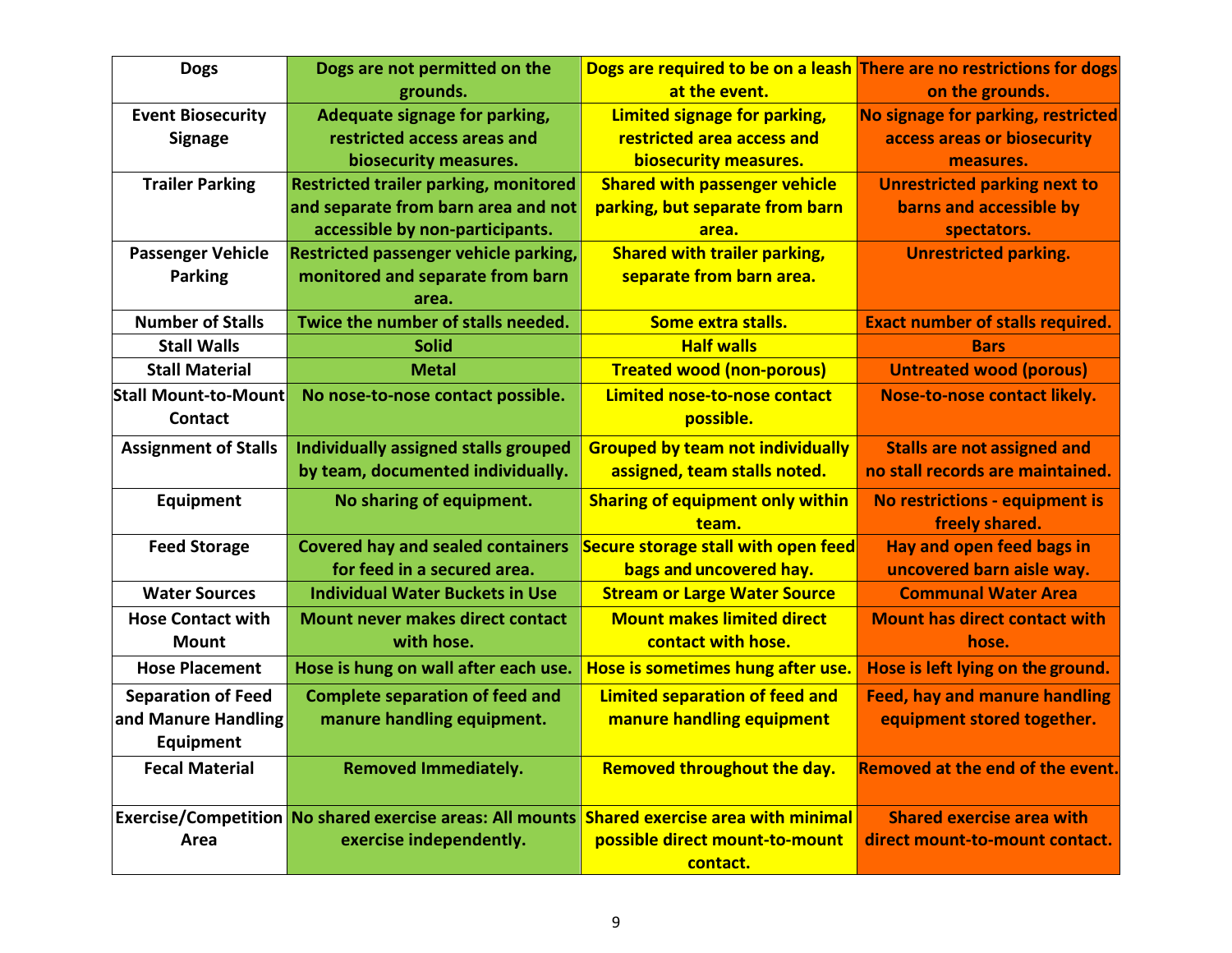| <b>Isolation Location</b> | Available designated empty barn       | <b>One empty barn at the end of the <math>\vert</math> A few stalls available at one end</b> |                                  |
|---------------------------|---------------------------------------|----------------------------------------------------------------------------------------------|----------------------------------|
|                           | isolated away from all other          | barns.                                                                                       | of show barn housing mounts.     |
|                           | exhibitor stalls.                     |                                                                                              |                                  |
| <b>Isolation Access</b>   | Limited to isolation personnel only,  | <b>Limited to isolation personnel and</b>                                                    | No ability to restrict access.   |
|                           | no participant or spectator access.   | participant access.                                                                          |                                  |
| <b>Isolation Vehicle</b>  | <b>Restricted vehicle access with</b> | <b>Restricted vehicle access with no</b>                                                     | No restrictions or monitoring of |
| <b>Access</b>             | monitoring at entrance.               | monitoring of entrance.                                                                      | vehicle access.                  |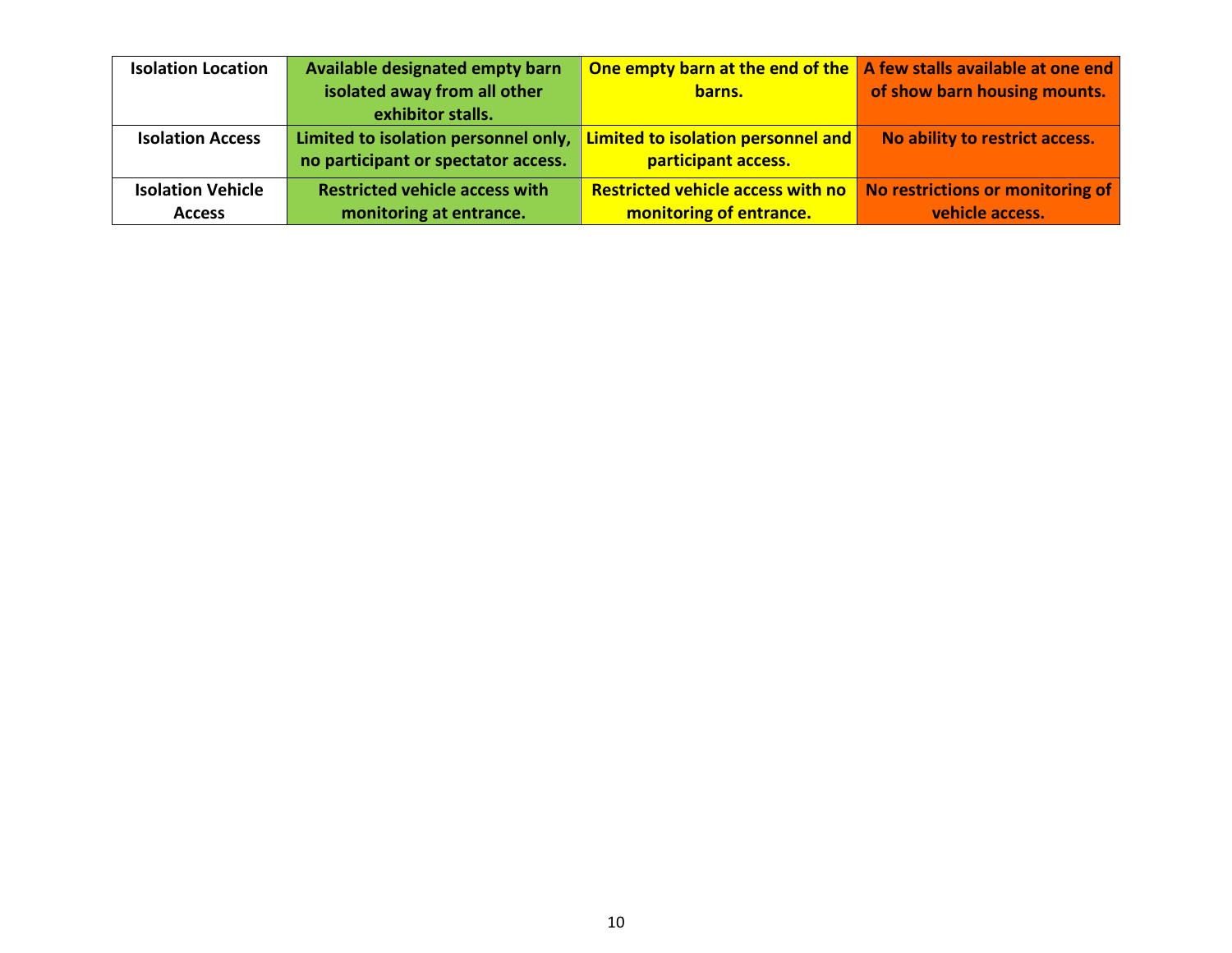# APPENDIX II MOUNT ISOLATION AREA

<span id="page-11-0"></span>Any mount with a diagnosis or suspicion of an infectious disease should immediately be isolated from other mounts to prevent the spread of infection. It is also important to prevent exposure by indirect contact from those handling an infected mount and spreading the infection to other mounts via touching, equipment and so forth.

An effective isolation area:

- Is reserved ONLY for use by infectious disease suspects and is not used by other mounts at any time.
- Is well separated from other barns and main human and equine traffic contact.
- Is contained and movement by people in and out, regulated and controlled.
- Has each stall is isolated and prevents direct contact with mounts adjacent to each other.
- Has cleanable surfaces, including walls and flooring (mats).
- Has dedicated water buckets and separate equipment (wheelbarrows, pitchforks, bedding, etc.) used ONLY by the isolation unit.
- Includes a sink for handwashing and treatment area. Space must be supplied for storage of things needed for biosecurity such as gloves, disposable coveralls, boots, disinfectant, footbath stations (rubber tubs), and garbage collection and holding for disposables used on the mounts. This can be another stall converted into a storage area.
- Has a person to oversee the isolation stall is designated. This individual should have prior training in biosecurity. Their responsibility is to ensure that all activities meet with the biosecurity plan outlined for the facility.
- Has a designated biosecurity supervisor ensures that people allowed to enter the facility follow appropriate sanitation measures: Rubber boots are dipped in a prescribed foot bath; disposable or dedicated coverall s are used only for one mount stall; disposable gloves are worn; and a treatment coat is worn over the reusable coveralls.
- Has the individual shower and change clothes if during treatment of the mount facial or other contamination of the caregiver occurs.
- Have hands washed for 60 seconds (sing "Happy Birthday" twice at normal tempo) before entering or leaving the isolation area. Use disposable towels and leave in a covered waste container at the site of handwashing.
- Has a perimeter is set up around the stall area to limit vehicular traffic and entry. This perimeter could be designated with ropes, fencing used for construction sites, and so forth. Random access should be restricted, with only one entry and exit to the area.
- Have appropriate lighting.

Isolation Area Equipment Needs

- Treatment carts or smocks
- Painter's disposable coveralls
- Disposable gloves
- Rubber boots
- Foot bath containers
- Garbage bags
- Garbage cans with secure lids
- Disposable plastic shoe covers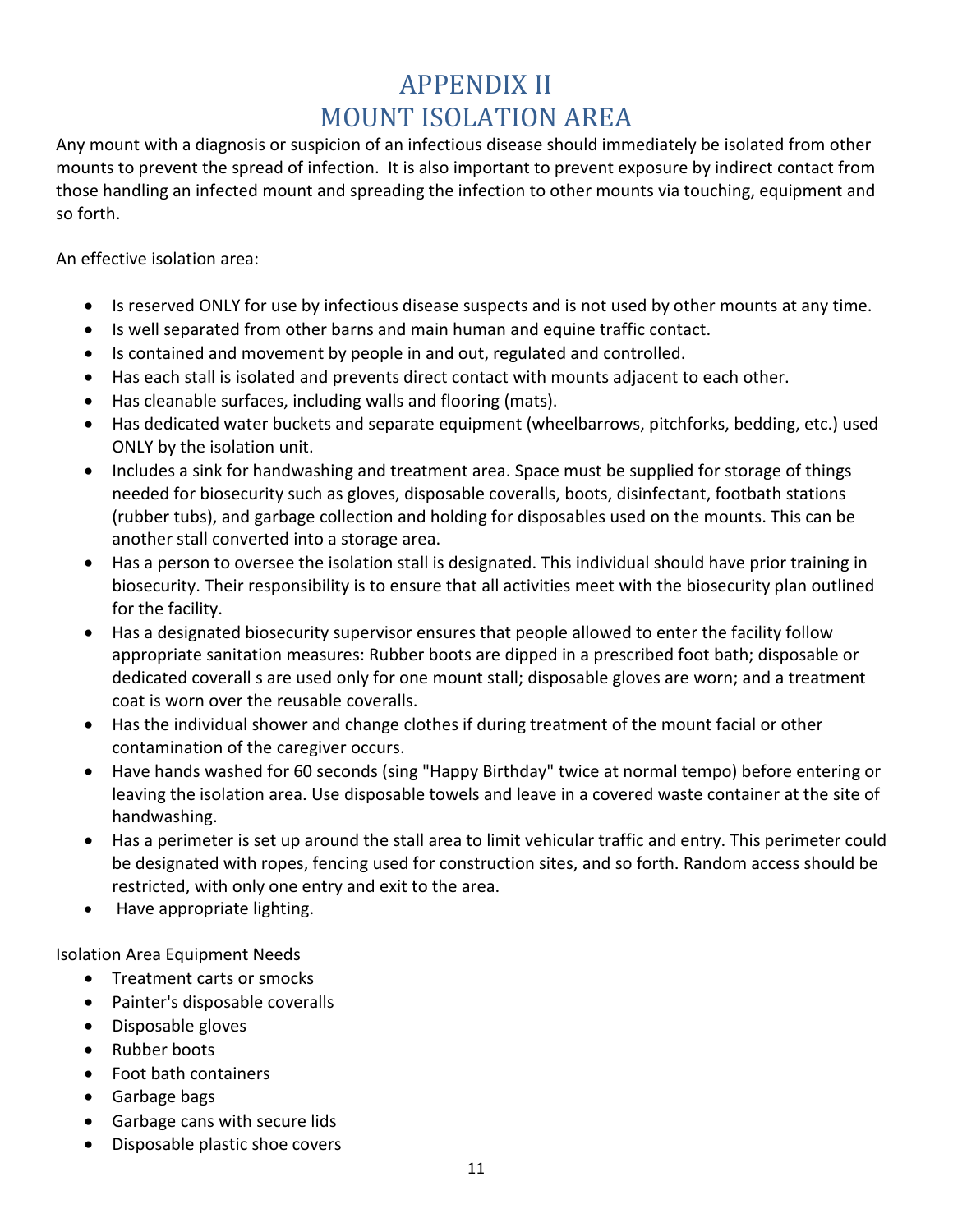- Thermometer for each mount
- Equipment for each mount (drugs in sealed plastic container for that mount, stomach tube, twitch, lip chain, etc.)

#### **Isolation Policies**

- Isolation area is restricted to designated trained individuals only (i.e., biosecurity lead, veterinarian, owners, etc.)
- Only vehicles approved by the biosecurity lead may enter the isolation area.
- No other animals may access the isolation area.
- Feed, equipment and supplies are delivered to the designated area adjacent to the isolation area and hand delivered to the entry of the isolation area as needed.
- Mount(s) in isolation area must remain in the stall unless approved to be taken out of the stall by the biosecurity lead or veterinarian.
- If mounts are removed from isolation stall, their movements must be monitors and feet cleaned before leaving the stall.

#### **Mount Isolation Area Procedures**

#### **Hand Washing Protocol**

- 1. Hold a clean, freshly-laundered drying towel or disposable paper towels under arm for use after washing hands.
- 2. Ideally, use warm or hot running water.
- 3. Apply antibacterial soap and thoroughly wash all hand surfaces, including the wrists, palms and backs of hands.
- 4. Vigorously rub all lathered surfaces together for twenty (20) seconds.
- 5. For complete cleaning, use a nailbrush to clean fingers and under fingernails.
- 6. Rinse well in a flowing stream of water.
- 7. Hands that are visibly soiled require additional time to clean properly.
- 8. When drying hands, begin at the fingertips and work toward elbows, patting, not rubbing, the skin with the towel.
- 9. Use the towel to cover the faucet when turning off.

#### **Isolation Stall Entry Protocol**

- 1. Prepare supplies and equipment you need.
- 2. Wash hands before entering the area: frequent hand washing is the most important component in prevention
- 3. of disease agent spread.
- 4. Wear designated disposable footwear, coveralls and gloves. If not wearing disposable coveralls, launder worn clothing separate from other items after use.
- 5. Use disposable plastic boot covers or rubber footwear; if using rubber footwear, scrub thoroughly with a boot brush and submerse footwear in a disinfectant footbath when entering the area.
- 6. Place a bleach solution foot bath outside the stall and step in the footbath before entering the stall.
- 7. Each mount should have a thermometer for monitoring the body temperature; if sharing a thermometer for mounts, clean and disinfect the thermometer between uses.